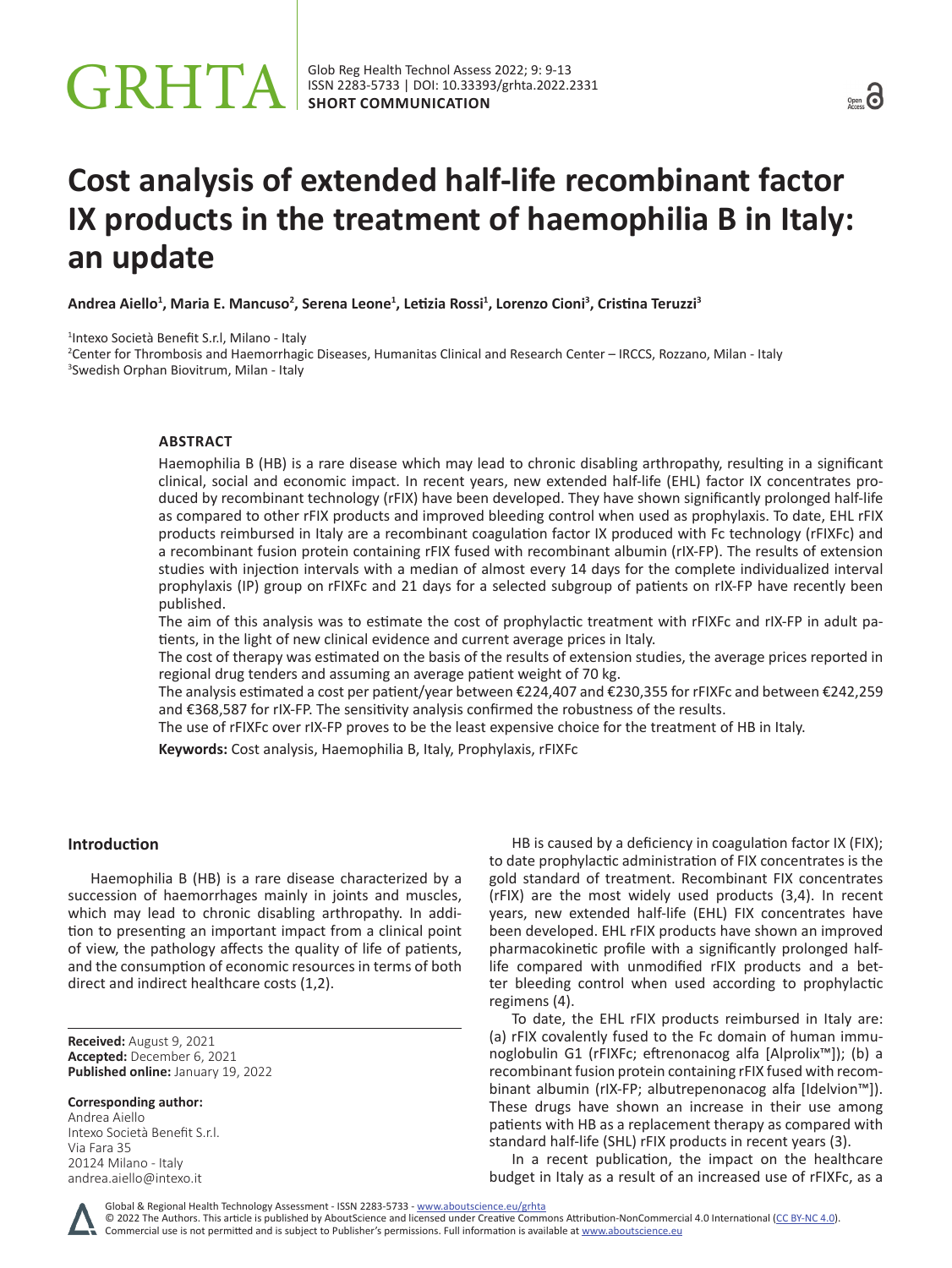prophylactic treatment, over rIX-FP and SHL rFIX concentrates (nonacog gamma and nonacog alfa) was assessed, estimating a saving of approximately €2 million over a 3-year period (1). This analysis estimated an average cost of €225,185 per adult patient per year for rFIXFc and €312,327 for rIX-FP, based on the dosages reported in the Summaries of Product Characteristics, literature data for bleeding frequency and management, and average prices from regional drug tenders. Sensitivity analysis confirmed the robustness of the results in favour of the treatment with rFIXFc (1).

Recently, extension clinical studies' results have been published (5,6) confirming the positive benefit/risk profile of the two medicinal products.

 The focus of the extension studies was to integrate the safety and efficacy profile (long-term) of the two EHL rFIX concetrates for routine prophylaxis and on-demand treatment of bleedings. Both studies (5,6) enrolled previously treated adolescent and adult patients of different races from various geographic regions, although dose regimen and treatment intervals were different between the two trials (5,6). Treatment intervals for rIX-FP prophylaxis dose were determined based on the parameters used in the pivotal study. Intervals of 7 days (35-50 IU/kg), 10 or 14 days (50-75 IU/kg) and 21 days (100 IU/kg) for patients ≥18 years were used in Mancuso et al (5). For rFIXFc prophylaxis, as reported in Pasi et al, treatment intervals were: (a) weekly prophylaxis (20-100 IU/kg); (b) individualized interval prophylaxis (IP) (100 IU/kg every 8-16 days or twice monthly, with a median administration of 13.6 days); (c) modified prophylaxis (personalized on patient) (6).

#### **Objective**

The aim of this analysis was to estimate the cost of therapy with rFIXFc and rIX-FP in adult patients with HB, given the updated clinical evidence and current average prices in Italy.

# **Methods**

The methodology consists in a cost analysis of rIX-FP and rFIXFc treatments, based on results of the clinical extension trials (5,6).

Average doses and frequencies of administration of EHL rFIX concentrates in the prophylactic regimen were derived from the clinical extension trials, as were the bleeding rates and the amount of product used to manage bleeding episodes (5,6). The analysis considered the weekly administration regimens for both the products; the 21 days administration for rIX-FP and the IP regimen for rFIXFc. No indirect comparison or specific clinical analysis between trials was performed. Trial data were used only to estimate the EHL dosages according to different regimens (5,6).

In the rFIXFc arm of the analysis, data associated with weekly prophylaxis and IP (median interval 13.6 days) were considered (6).

Indeed for rIX-FP, data associated with weekly dosing and with a maximum extension up to 21 days were used (5).

Drug costs were estimated on the basis of the average prices of EHL rFIX concentrates reported in drug tenders from 17 Italian regions (Abruzzo, Apulia, Basilicata, Calabria, Campania, Emilia Romagna, Friuli Venezia Giulia, Lazio, Liguria, Lombardy, Marche, Piedmont, Sardinia, Sicily, Tuscany, Umbria, Veneto; data on file).

To calculate the costs of prophylaxis and management of bleeding episodes, the following parameters, from clinical trials, were considered: bleeding rates, rFIX doses, number of administrations needed for prophylaxis and bleeding management, total dose in IU per kg per patient (5,6). These unit quantities were multiplied by average patient weight of 70 kg (Tab. I). The total dosages per patient were then multiplied by the mean regional tender prices (unit prices), amounting to 1.21 €/IU for rFIXFc and 1.98 €/IU for rIX-FP.

**TABLE I -** Mean annual consumption of rFIXFc and rIX-FP per patient in prophylaxis and management of bleeding episodes

| <b>Variables</b>       |                        | rFIXFc  |                                | rlX-FP  |                | Reference  |
|------------------------|------------------------|---------|--------------------------------|---------|----------------|------------|
|                        |                        | Weekly* | IP every 14 days* <sup>*</sup> | Weekly* | Every 21 days* |            |
|                        |                        |         | <b>Unit Dose</b>               |         |                |            |
| Prophylaxis            | IU/kg per adm          | 48.50   | 101.60                         | 49.70   | 99.80          | (5,6)      |
|                        | Frequency adm per week | 1.00    | 0.50                           | 1.00    | 0.33           | (5,6)      |
| Bleeding<br>management | IU/kg per adm          | 51.80   | 36.60                          | 56.36   | 56.36          | (5,6)      |
|                        | Median ABR             | 2.30    | 1.90                           | 1.33    | 0.32           | (5,6)      |
| Patient weight (kg)    |                        | 70      | 70                             | 70      | 70             | Assumption |
|                        |                        |         | <b>Total Dose</b>              |         |                |            |
| Prophylaxis            | IU per year            | 176,540 | 184,912                        | 180,908 | 121,091        | Estimate   |
| Bleeding               | IU per year            | 8,340   | 4,868                          | 5,247   | 1,262          | Estimate   |
| Total                  | IU per year            | 184,880 | 189,780                        | 186,155 | 122,353        | Estimate   |

ABR = annualized bleeding rate; adm = administration; IP = individualized interval prophylaxis; IU = international units; kg = kilogram; rFIXFc = recombinant extended half-life factor IX produced with Fc technology; rIX-FP = recombinant fusion protein consisting of FIX with albumin moiety. \*Prophylactic administrations.

† Individuali*z*ed administration with a median interval of 13.6 days. Values (unit dose) are adjusted/calculated at 14 days.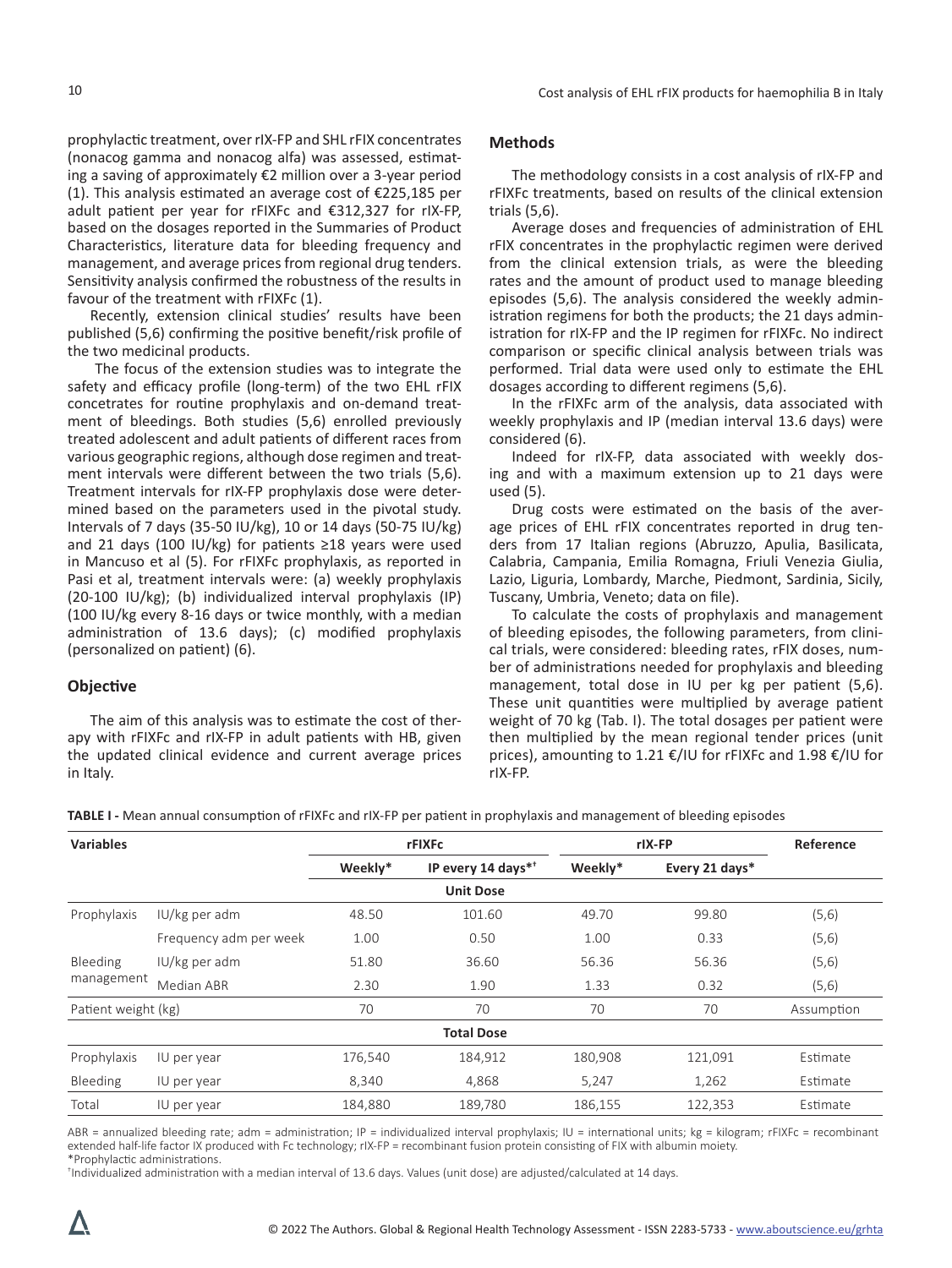To test the robustness of the results, a univariate sensitivity analysis was developed in which a decrease in the price of rIX-FP of −10% was considered. This theoretical discount was considered instead of standard deviation in regional prices, because there is no variability for rIX-FP and a very small one for rFIXFc (±0.12%). In the sensitivity analysis, the costs of the two EHL rFIX concentrates were compared by assuming different treatment rates with rIX-FP, with administrations every 7 or 21 days, while only administration almost every 14 days, as in the IP regimen, was considered for rFIXFc (conservative assumption, because this is the most expensive regimen for rFIXFc) (6). Using a sample of 100 patients for each comparison arm, in what percentage of patients receiving rIX-FP every 21 days the two treatments would reach the same expenditure was calculated, considering a 10% discount for rIX-FP.

The cost analysis was carried out from the perspective of the National Healthcare Service (NHS).

#### **Results**

According to the clinical and consumption data shown in Table I, costs per patient in different regimens were estimated. Overall, as shown in Table II, the mean annual costs for treatment with rFIXFc were estimated between €224,407 (of which €214,284 was for prophylaxis) for weekly administration and €230,355 (€224,446) for administration almost every 14 days (median interval of 13.6 days). Mean annual treatment costs were higher for rIX-FP, ranging from €242,259 (€239,760) for administration every 21 days to €368,587 (€358,198) for weekly administration. Overall, it was

estimated that potential savings from using rFIXFc instead of rIX-FP were €11,904, comparing rFIXFc almost every 14 days vs rIX-FP every 21 days, and €144,180, comparing weekly rFIXFc vs weekly rIX-FP.

With a 10% discount of the rIX-FP price, that is, 1.78 €/IU, the annual cost for weekly treatment was still higher than that with rFIXFc, with an average cost of €331,356. Results show increased annual cost equivalent to +€101,001 vs rFIXFc almost every 14 days and +€106,949 vs rFIXFc for weekly administration. In contrast, a scenario with rIX-FP administered every 21 days was very similar to that with rFIXFc (both administration frequencies), with an average annual cost of €217,789. The results of the sensitivity analysis are described in Table II.

Taking the abovementioned scenario, which considers a price of 1.78 €/IU for rIX-FP, changes in expenditure in a hypothetical cohort of 200 adult patients of whom 100 were treated with rFIXFc almost every 14 days (conservative hypothesis) vs 100 treated with rIX-FP were estimated, with variable shares between weekly and 21-day therapy. The results are shown in Fig. 1. Overall, the analysis showed that with the increase in the proportion of patients treated with rIX-FP every 21 days, the total expenditure in that cohort would decrease as well as the differences vs the cohort treated with rFIXFc.

Figure 1 shows that in case 10% of 100 patients from the rIX-FP cohort receive administrations every 21 days the total cost will amount to €32.0 million vs €23.0 million in the rFIXFc cohort with a delta expenditure (rIX-FP – rFIXFc cohorts) of +€8,964,460 per 100 patients per year. Also considering that 50% of patients treated with rIX-FP had administrations

**TABLE II -** Mean treatment costs with rFIXFc e and rIX-FP per patient per year. Base case and sensitivity analysis

| <b>Variables</b>                   | rFIXFc   |                    | rlX-FP   |                | Reference    |  |  |  |  |
|------------------------------------|----------|--------------------|----------|----------------|--------------|--|--|--|--|
|                                    | Weekly*  | IP every 14 days** | Weekly*  | Every 21 days* |              |  |  |  |  |
|                                    |          |                    |          |                |              |  |  |  |  |
| <b>Base Case Analysis</b>          |          |                    |          |                |              |  |  |  |  |
| Base Case: Price per IU            | €1.21    | €1.21              | €1.98    | €1.98          | Data on file |  |  |  |  |
| <b>Total Cost per Patient/Year</b> |          |                    |          |                |              |  |  |  |  |
| Prophylaxis                        | €214,284 | €224,446           | €358,198 | €239,760       | Estimate     |  |  |  |  |
| Bleedings                          | €10,123  | €5,909             | €10,389  | €2,499         | Estimate     |  |  |  |  |
| Total                              | €224,407 | €230,355           | €368,587 | €242,259       | Estimate     |  |  |  |  |
|                                    |          |                    |          |                |              |  |  |  |  |
| <b>Sensitivity Analysis</b>        |          |                    |          |                |              |  |  |  |  |
| Sensitivity Analysis: Price per IU | €1.21    | €1.21              | €1.78    | €1.78          | Estimate     |  |  |  |  |
| <b>Total Cost per Patient/Year</b> |          |                    |          |                |              |  |  |  |  |
| Prophylaxis                        | €214,284 | €224,446           | €322,016 | €215,541       | Estimate     |  |  |  |  |
| Bleedings                          | €10,123  | €5,909             | €9,340   | €2,248         | Estimate     |  |  |  |  |
| Total                              | €224,407 | €230,355           | €331,356 | €217,789       | Estimate     |  |  |  |  |

IP = individualized interval prophylaxis; IU = international units; rFIXFc = recombinant coagulation factor IX Fc fusion protein; rIX-FP = recombinant fusion protein consisting of FIX with albumin moiety.

\*Prophylactic administrations.

† Individualized administration with a median interval of 13.6 days. Values (unit dose) are adjusted/calculated at 14 days.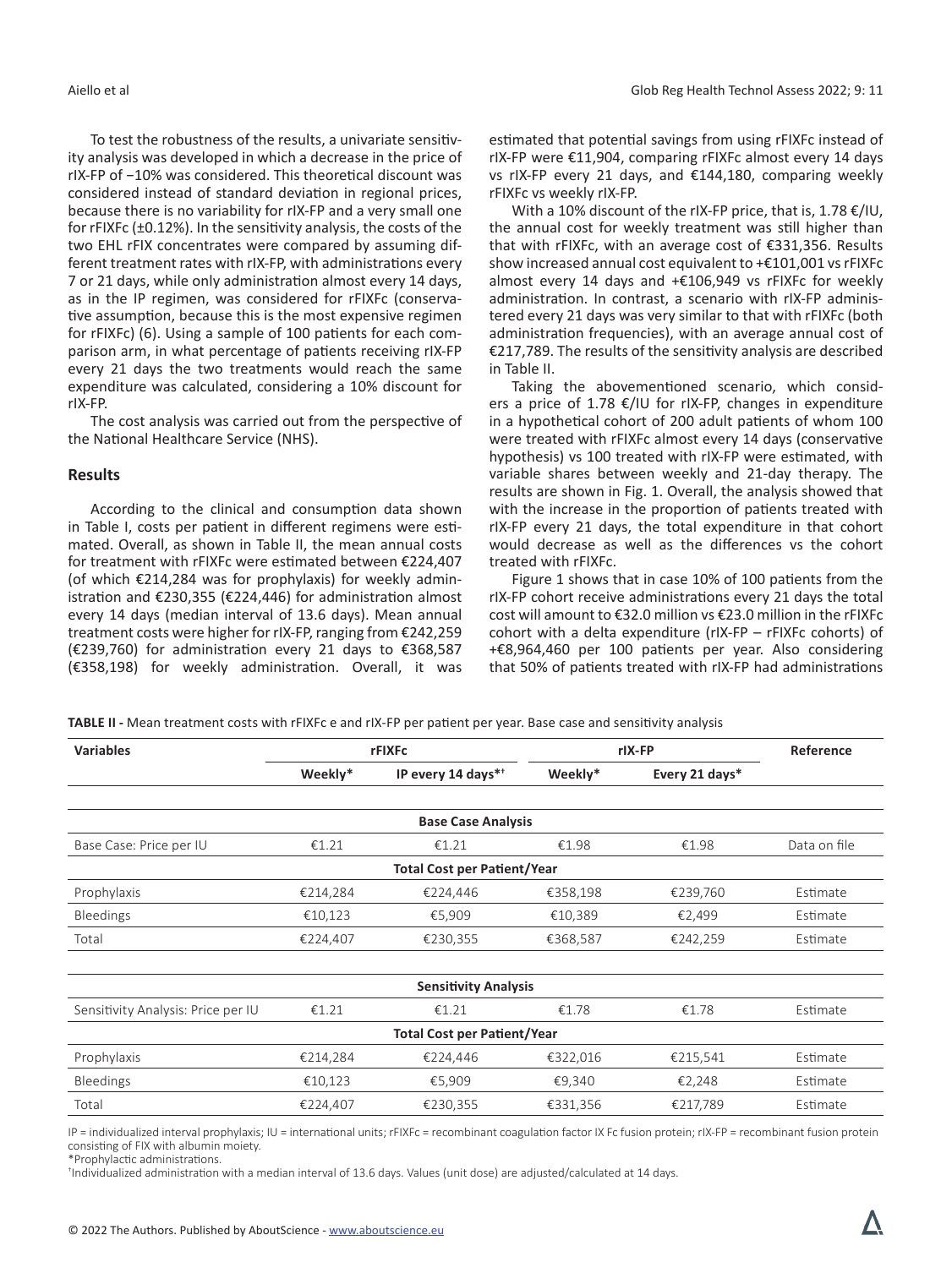

**Fig. 1 -** Sensitivity analysis: change in spending and savings considering a 10% discount on the rIX-FP price and percentage of patients treated with rIX-FP every 7 or 21 days.

rFIXFc = recombinant coagulation factor IX Fc fusion protein; rIX-FP = recombinant fusion protein consisting of FIX with albumin moiety.

every 21 days, this cohort shows additional expenditure of +€4,421,760 vs rFIXFc administered almost every 14 days.

Results show that rIX-FP would achieve parity cost vs rFIXFc (with administration almost every 14 days) only when at least 89% of patients were treated with administration every 21 days. It should be noted that if a comparison with rFIXFc on a weekly basis was considered, the percentage of patients treated with rIX-FP every 21 days would amount to 94%.

#### **Discussion**

The previous article mainly considered dosages in prophylaxis from the Summary of Product Characteristics (1), whereas the present analysis considered dosages and bleeding rates from the extension clinical trials (5,6). Despite the clinical studies details, the results are very similar, highlighting a significant burden of prophylaxis on the overall cost of treatment, ranging from 95% to 99% of the total cost.

The results also confirm that rFIXFc (given current prices) is the least expensive drug for the NHS, while ensuring effective control of bleeding, with an annualized bleeding rate (ABR) of 1.90/2.30 which is lower or in line with previous published data (for both EHL rFIXs), but slightly higher than rIX-FP in the current analysis (1,5,6).

It is important to highlight that our estimation was conservative due to significant differences in study designs, which resulted in a stepwise selection of suitable patients for longer administration intervals with rIX-FP and rFIXFc (5,6). Anyhow, the ABR differences and bleeding management, from an economic point of view, have a minimum impact on total costs from 4.5% for rFIXFc weekly to 1.0% for rIX-FP (Tab. II).

Given the current prices, even if 100% of patients were treated with rIX-FP every 21 days during the year, this cohort would not reach neutral cost with rFIXFc, which remains the least expensive treatment and most economically advantageous choice for the Italian NHS. The analysis also shows that rIX-FP will reach parity cost with rFIXFc (administered almost every 14 days) only if it has a 10% discount and at least 89% of patients are treated every 21 days.

It is also very relevant that in the extension study of rIX-FP only 9 out of 59 patients (i.e. about 15%) were successfully treated with the 21 days prophylactic regimen (5), which is distant from the above-mentioned 89% estimated in our study. Differently, it must be highlighted that the